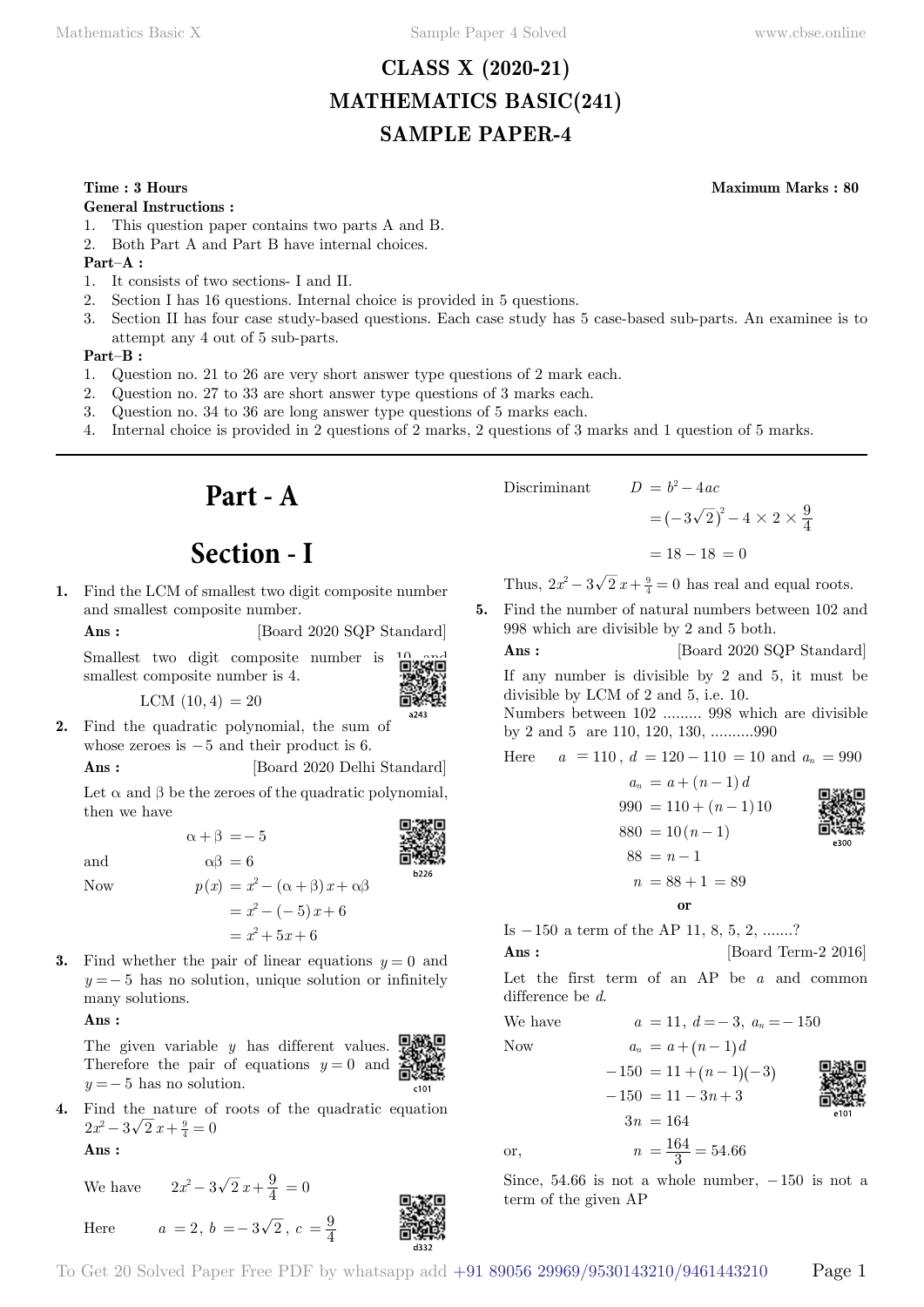

**Ans :** [Board Term-1 2016]

In the given figure *DE*|| *BC* , thus



**7.** If the point  $C(k, 4)$  divides the line segment joining two points  $A(2, 6)$  and  $B(5, 1)$  in ratio 2 : 3, the value of *k* is ......... .

 **Ans :** [Board 2020 Delhi Basic]

We have  $m:n=2:3$ By section formula,

$$
\frac{mx_2 + nx_1}{m+n} = x
$$

Now,



 **o**

If points  $A(-3, 12)$ ,  $B(7, 6)$  and  $C(x, 9)$  are collinear, then the value of *x* is ......... .

**Ans :** [Board 2020 Delhi Basic]

If points are collinear, then area of triangle must be zero.

$$
\frac{1}{2}[x_1(y_2 - y_3) + x_2(y_3 - y_1) + x_3(y_1 - y_2)] = 0
$$
\n
$$
\frac{1}{2}[-3(6-9) + 7(9-12) + x(12-6)] = 0
$$
\n
$$
\frac{1}{2}(9-21+6x) = 0
$$
\n
$$
\frac{1}{2}(-12+6x) = 0
$$
\n
$$
\frac{1}{2}(-12+6x) = 0
$$

 $6x = 12 \Rightarrow x = 2$ **8.** The value of  $(1 + \tan^2\theta)(1 - \sin\theta)(1 + \sin\theta) =$ ................... .

Ans: [Board 2020 Delhi Standard]  
\n
$$
(1 + \tan^2 \theta) (1 - \sin \theta) (1 + \sin \theta)
$$
\n
$$
= \sec^2 \theta (1 - \sin^2 \theta)
$$
\n
$$
= \sec^2 \theta \times \cos^2 \theta
$$
\n
$$
= \frac{1}{\cos^2 \theta} \times \cos^2 \theta = 1
$$

**9.** A ladder 15 m long leans against a wall making an angle of 60º with the wall. Find the height of the point where the ladder touches the wall.

**Ans :** [Board Term-2 2014] Let the height of wall be  $h$ . As per given in question we have drawn figure below.



**10.** If a circle can be inscribed in a parallelogram how will the parallelogram change?

**Ans :** [Board Term-2, 2014]

It changes into a rectangle or a square.



 **o**

What is the maximum number of parallel tangents a circle can have on a diameter?

# **Ans :** [Board Term-2 2012]

Tangent touches a circle on a distinct point. Only two parallel tangents can be drawn on the diameter of a circle. It has been shown in figure given below.



**11.** In figure,  $\triangle ADE$  is constructed similar to  $\triangle ABC$ , write down the scale factor.



Download 20 Solved Sample Papers PDF from [www.cbse.online](http://www.cbse.online) Page 2



$$
\frac{2 \times 5 + 3 \times 2}{2 + 3} = k
$$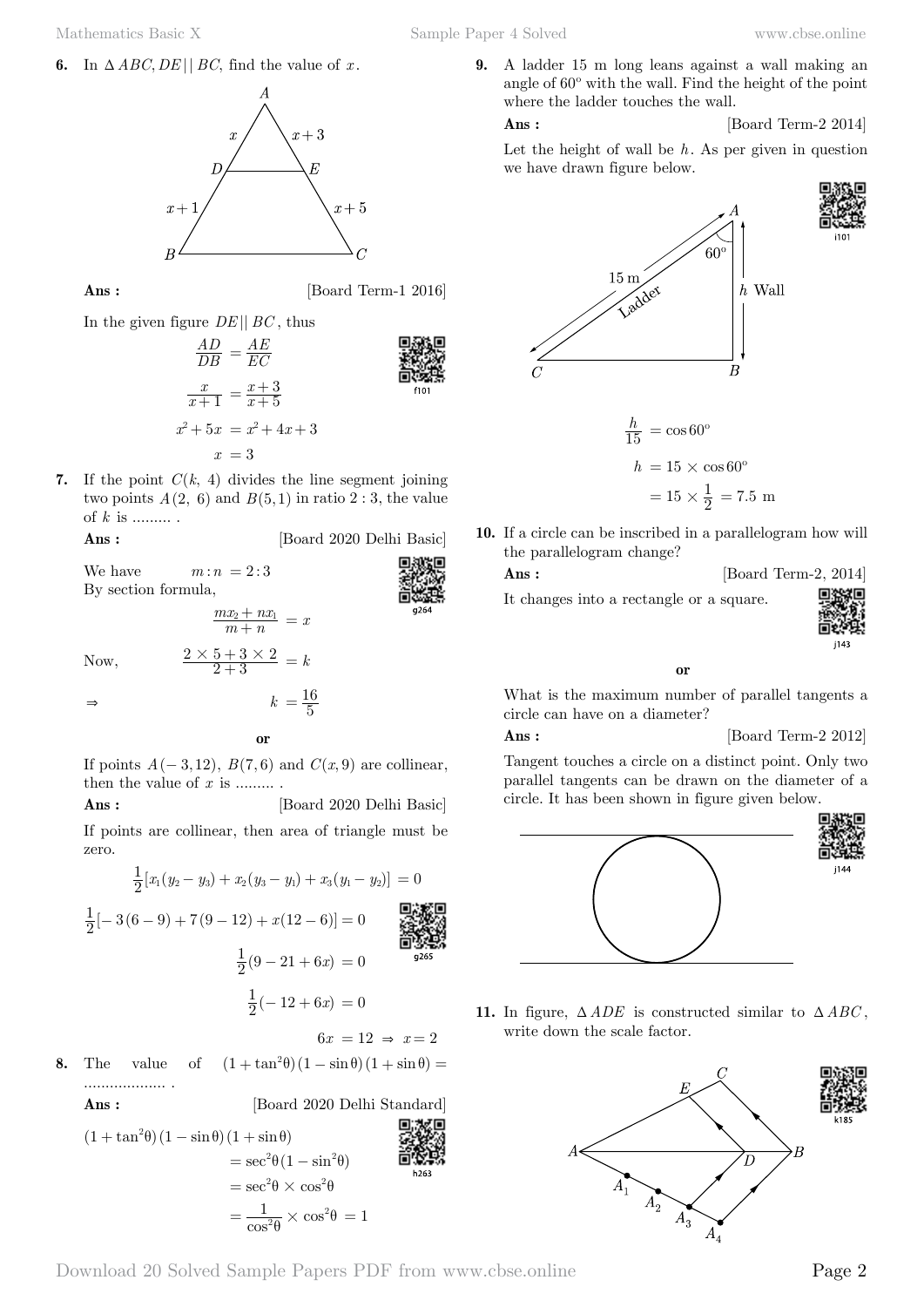#### **Ans :** [Board Term-2 2012]

Scale factor is  $\frac{3}{4}$ .

**12.** The diameter of a sphere is 6 cm. It is melted and drawn into a wire of diameter 2 mm. What is the length of the wire?

# **Ans :**

Let the length of the wire be *l* . Since, metallic sphere is converted into a cylindrical shaped wire of length *l* , Volume of the metal used in wire is equal to the volume of the sphere. 回游街回

$$
\pi r^{2} l = \frac{4}{3} \pi R^{3}
$$
\n
$$
\pi \times \left(\frac{2}{2} \times \frac{1}{10}\right)^{2} \times l = \frac{4}{3} \times \pi \times \left(\frac{6}{2}\right)^{3}
$$
\n
$$
\pi \times \frac{1}{100} \times h = \frac{4}{3} \times \pi \times 3^{3}
$$
\n
$$
\frac{l}{100} = 4 \times 3^{2} = 36
$$
\n
$$
l = 3600 \text{ cm} = 36 \text{ m}
$$

**13.** The mean weight of 9 students is 25 kg. If one more student is joined in the group the mean is unaltered, then find the weight of the  $10<sup>th</sup>$  student.

| $(a)$ 25 kg | $(b)$ 24 kg |  |
|-------------|-------------|--|
| $(c)$ 26 kg | $(d)$ 23 kg |  |



 **Ans :**

The sum of the weights of the 9 students  $= 25 \times 9 = 225$ . If one more student is joined in the group, then total number of students is 10 and mean is 25.

Hence, the sum of the weights of the  $10<sup>th</sup>$  students  $= 25 \times 10 = 250.$ 

Hence, the weight of the  $10^{th}$  student is  $250 - 225$  $= 25 \text{ kg}.$ 

However we can answer this question without any calculation. If mean is not altered on adding more data, then added data must be of mean value.

 **o**

The mean and median of the data *a* , *b* and *c* are 50 and 35 respectively, where  $a < b < c$ . If  $c - a = 55$ , then find the value of  $(b - a)$ .

### **Ans :**

Since,  $a, b$  and  $c$  and are in ascending order, therefore median is *b* i.e.  $b = 35$ . 同級問

Mean 
$$
\frac{a+b+c}{3} = 50
$$
  
\n $a+b+c = 150$   
\n $a+c = 150 - 35$   
\n $= 115$  ...(1)

Also, it is given that  $c - a = 55$  ...(2) Subtracting equation  $(2)$  and  $(1)$ , we get

 $a = 30$ 

Hence,  $b - a = 35 - 30 = 5$ 

- **14.** A girl calculates that the probability of her winning the first prize in a lottery is 0.08. If 6000 tickets are sold, then how many tickets has she bought? (a) 40 (b) 240
	- (c) 480 (d) 750

# **Ans :**

Total number of sold tickets are 6000. Let she bought *x* tickets.

Now 
$$
n(S) = 6000
$$
  
 $n(E) = x$ 

$$
n(E) = x
$$

$$
P(E) = \frac{n(E)}{n(S)}
$$

$$
0.08 = \frac{x}{6000}
$$

 $x = 0.08 \times 6000 = 480$ 

Hence, she bought 480 tickets.

 **o**

One ticket is drawn at random from a bag containing tickets numbered 1 to 40. Find the probability that the selected ticket has a number which is a multiple of 5.

# **Ans :**

Multiples of 5 are 5, 10, 15, 20, 25, 30, 35 and 40 thus 8 outcome.

$$
n(S) = 40
$$
\n
$$
n(E) = 8
$$
\n
$$
P(E) = \frac{n(E)}{n(S)} = \frac{8}{40} = \frac{1}{5}
$$
\n
$$
P(E) = \frac{n(E)}{n(S)} = \frac{8}{40} = \frac{1}{5}
$$

**15.** In the given figure, if  $AD = 7\sqrt{3}$  m, then find the value of *BC* .



**Ans :** [Board Term-2 2012]

Let  $BD = x$  and  $DC = y$ 

From  $\triangle$  *ADB* we get





$$
x = 7\sqrt{3} \times \sqrt{3} = 21 \text{ m}
$$

From  $\triangle ADC$ ,

$$
\tan 60^{\circ} = \frac{7\sqrt{3}}{y}
$$

$$
\sqrt{3} = \frac{7\sqrt{3}}{y}
$$

$$
y = 7 \text{ m.}
$$

$$
BC = BD + DC
$$

$$
= 21 + 7 = 28 \text{ m.}
$$

Hence, the value of *BC* is 28 m.

To Get 20 Solved Paper Free PDF by whatsapp add  $+91$  89056 29969/9530143210/9461443210 Page 3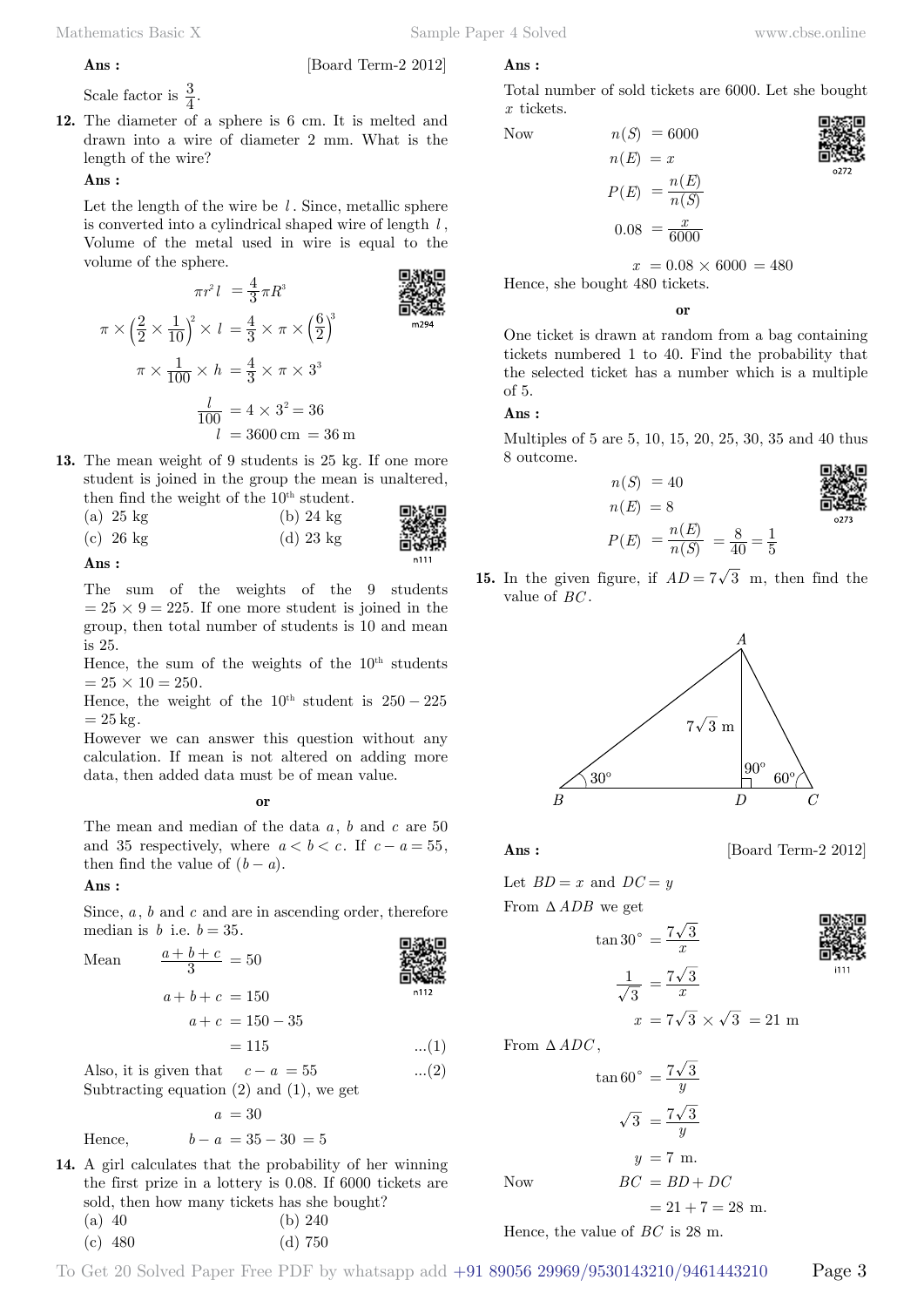**16.** Three solid metallic spherical balls of radii 3 cm, 4 cm and 5 cm are melted into a single spherical ball, find its radius.

**Ans :** [Board Term-2, 2014]

Let the radius of spherical ball be *r* .

Volume of spherical ball  $=$  Volume of three balls

$$
\frac{4}{3}\pi r^3 = \frac{4}{3}\pi [3^3 + 4^3 + 5^3]
$$
\n
$$
r^3 = 27 + 64 + 125 = 216
$$
\n  
\n
$$
r = 6 \text{ cm}
$$
\n  
\n
$$
r = 125 \text{ cm}
$$
\n  
\n
$$
r = 6 \text{ cm}
$$
\n  
\n
$$
r = 6 \text{ cm}
$$

# **Section II**

**Case study-based questions are compulsory. Attempt any 4 sub parts from each question. Each question carries 1 mark.**

**17.** Auditorium, the part of a public building where an audience sits, as distinct from the stage, the  $\Box$ area on which the performance or other object of the audience's attention is presented.  $\overrightarrow{B}$ d404 In a large theatre an auditorium includes a

number of floor levels frequently designed as stalls, private boxes, dress circle, balcony or upper circle, and gallery. A sloping floor allows the seats to be arranged to give a clear view of the stage. The walls and ceiling usually contain concealed light and sound equipment and air extracts or inlets and may be highly decorated.



In an auditorium, seats are arranged in rows and columns. The number of rows are equal to the number of seats in each row. When the number of rows are doubled and the number of seats in each row is reduced by 10, the total number of seats increases by 300.

(i) If *x* is taken as number of row in original arrangement which of the following quadratic equation describes the situation ?

(a) 
$$
x^2 - 20x - 300 = 0
$$
 (b)  $x^2 + 20x - 300 = 0$ 

(c) 
$$
x^2 - 20x + 300 = 0
$$
 (d)  $x^2 + 20x + 300 = 0$ 

(ii) How many number of rows are there in the original arrangement?

(a) 20 (b) 40

- (c)  $10$  (d)  $30$
- (iii) How many number of seats are there in the auditorium in original arrangement ?

| (a) 725 | $(b)$ 400 |
|---------|-----------|
|---------|-----------|

- (c) 900 (d) 680
- (iv) How many number of seats are there in the auditorium after re-arrangement.
	- (a) 860 (b) 990
	- (c) 1200 (d) 960

(v) How many number of columns are there in the auditorium after re-arrangement?<br> $(a)$ , 42

(a) 42 (b) 20 (c) 25 (d) 32

 **Ans :**

(i) Since number of rows are equal to the number of seats in each row in original arrangement, total seats are  $x^2$ .

In new arrangement row are 2*x* and seats in each row are  $x - 10$ . Hence total  $2x(x - 10)$  seats are there. Total seats are 300 more than previous seats so total number of seats are  $x^2 + 300$ .

Thus 
$$
2x(x-10) = x^2 + 300
$$
  
\n $2x^2 - 20x = x^2 + 300$   
\n $x^2 - 20x - 300 = 0$   
\nThus (a) is correct option.

(ii) We have  $x^2 - 20x - 300 = 0$ 

$$
x^2 - 30x + 10x - 300 = 0
$$

$$
x(x-30) + 10(x-30) = 0
$$

$$
(x-30)(x+10) = 0 \Rightarrow x = 30, -10
$$

Thus (d) is correct option.

(iii) Number of seats in original arrangement,

 $x^2 = 30^2 = 900$ 

Thus (c) is correct option.

(iv) Total seats in rearrangement =  $30^2 + 300$ 

$$
= 900 + 300 = 1200
$$

Thus (c) is correct option.

(v) Number of row are 30 in original arrangement. In rearrangement number of rows are  $2 \times 30 = 60$ . Number of Column after rearrangement,

$$
= \frac{\text{Total seats}}{\text{Row}} = \frac{1200}{60} = 20 \text{ Column}
$$

Thus (b) is correct option.

**18.** Rani wants to make the curtains for her window as shown in the figure. The window is in the shape of a rectangle, whose width and height are in the ratio 2 3: . The area of the window is 9600 square cm.



- (i) What is the shape of the window that is uncovered?
	- (a) Right triangle (b) Equilateral triangle
	- (c) Isosceles triangle (d) Rectangle
		-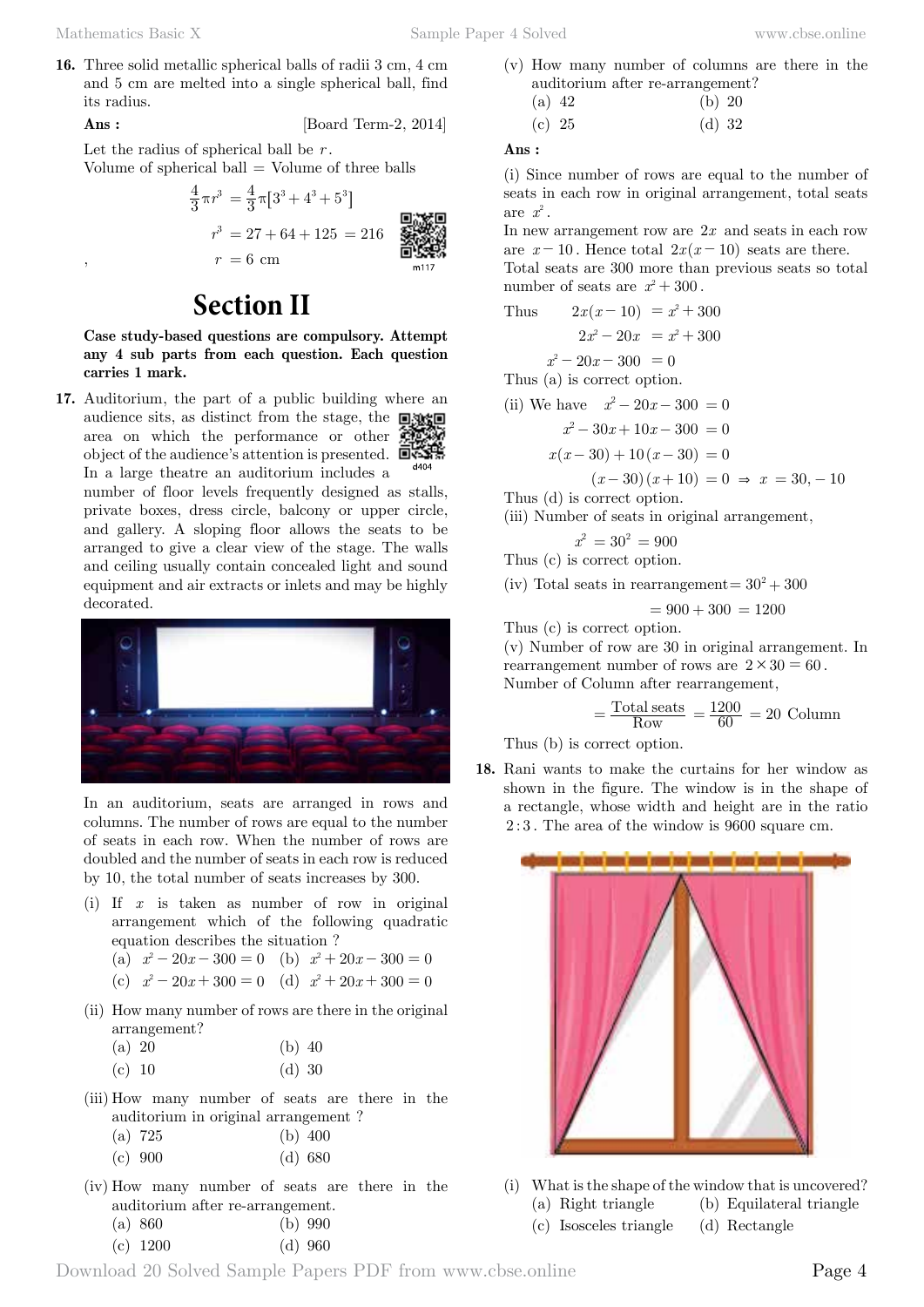- (ii) What will be the ratio of two sides of each curtain (other than hypotenuse) ?
	- (a)  $1:3$  (b)  $2:3$ (c)  $1:1$  (d)  $3:2$

| . . | 5.02 |
|-----|------|

(iii) What are the dimensions of the window ? (a) 40 cm  $\times$  80 cm (b) 20 cm  $\times$  60 cm

- (c) 80 cm  $\times$  120 cm (d) 40 cm  $\times$  120 cm
- (iv) What will be the perimeter of the window ?

- (c) 400 cm (d) 450 cm
- (v) How much window area is covered by the curtains? (a)  $50\%$  (b)  $75\%$

| (c) 25 $%$ | (d) 80 $%$ |  |  |
|------------|------------|--|--|
|------------|------------|--|--|

# **Ans :**

(i) It is isosceles triangle.

- Thus (c) is correct option.
- (ii) Let 2*x* be the width of window, then 3*x* will be height of window because ratio is 2 : 3. Now width of single curtain will be *x* because it is half of window. Length of single curtain is equal the height of window. Thus ratio is  $\frac{x}{3x} = \frac{1}{3}$

Thus (a) is correct option.

(iii) Area, 
$$
9600 = 2x \times 3x = 6x^2
$$

$$
x^2 = \frac{9600}{6} = 1600
$$

$$
x = \sqrt{1600} = 40 \text{ cm}
$$

Width,  $2x = 80 \text{ cm}$ 

Length,  $3x = 120$  cm

Thus (c) is correct option.

(iv) Perimeter,

$$
P = 2(80 + 120) = 400 \,\mathrm{cm}
$$

Thus (c) is correct option.

(v)Area of both curtains = 
$$
2 \times \left(\frac{1}{2} \times 40 \times 120\right)
$$

$$
= 40 \times 120 = 4800
$$
  
Window area 
$$
= \frac{4800}{9600} \times 100 = 50\%
$$

Thus (a) is correct option.

**19.** A barn is an agricultural building usually on farms and used for various purposes. A barn refers to structures that house livestock, including cattle and horses, as well as equipment and fodder, and often grain.



Ramkaran want to build a barn at his farm. He has made a design for it which is shown above. Here roof is arc of a circle of radius *r* at centre *O*.

(i) What is the value of radius of arc ? (a)  $4\sqrt{3}$  m (b)  $4\sqrt{2}$  m (c)  $4\sqrt{3}$  m (d)  $2\sqrt{2}$  m

|  |                      | (ii) What is the curved width of roof? |
|--|----------------------|----------------------------------------|
|  | (a) $2\pi\sqrt{3}$ m | (b) $4\pi\sqrt{2}$ m                   |
|  | (c) $2\pi\sqrt{2}$ m | (d) $4\pi\sqrt{3}$ m                   |

- (iii) What is area of cross section of barn ? (a)  $8(6 + \pi) m^2$  (b)  $4(6 + \pi) m^2$ (c)  $8(3 + \pi) m^2$  (d)  $4(3 + \pi) m^2$
- (iv) If the length of the barn is 12 meters, what is the curved surface area of roof?
	- (a)  $32\sqrt{2} \pi \text{ m}^2$  *(b)*  $16\sqrt{2} \pi \text{ m}^2$
	- (c)  $48\sqrt{2}\,\pi\,\text{m}^2$  *(d)*  $24\sqrt{2}\,\pi\,\text{m}^2$
- (v) What is the storage capacity of barn ? (a)  $48(6 + \pi) \text{ m}^3$  (b)  $48(6 + \pi) \text{ m}^3$ (c)  $96(6 + \pi) m^3$  (d)  $96(3 + \pi) m^3$

### **Ans :**

(i) We redraw the cross section of barn as shown below.



In right triangle  $\triangle AFO$ ,

$$
AO = \sqrt{AF^2 + FO^2}
$$

$$
= \sqrt{4^2 + 4^2}
$$

$$
= 4\sqrt{2} m
$$

Thus  $AO = 4\sqrt{2}$  which is also radius of curved arc. Thus (b) is correct option.

(ii) In right angle triangle  $\triangle AFO$  is also isosceles triangle

Thus, 
$$
\angle FAO = \angle FOA = 45^{\circ}
$$

Similarly,  $\angle FOC = 45^\circ$ 

Thus  $\angle AOC = \angle AOF + \angle FOC$ 

$$
= 45^{\circ} + 45^{\circ} = 90^{\circ}
$$

Curved width  $\frac{2\pi r}{360}$ 2  $^{\circ}$ *π θ* 360  $2\pi\times 4\sqrt{2}\times 90$  $= \frac{2\pi\times4\sqrt{2\times90^{\circ}}}{360^{\circ}}$ 

$$
=2\pi\sqrt{2} \text{ m}
$$

Thus (c) is correct option.

(iii) Area of cross section

$$
=
$$
 Area of  $AECD +$ 

+ Area of section *ABCO* - Area of triangle *ACO*

$$
= 8 \times 8 + \frac{\pi (4\sqrt{2})^2 \times 90^{\circ}}{360^{\circ}} - \frac{1}{2} \times 4 \times 8
$$

$$
= 64 + 8\pi - 16
$$

 $= 48 + 8\pi = 8(6 + \pi)$ 

Thus (a) is correct option.

(iv) Curved surface area of roof

$$
= 2\pi\sqrt{2} \times 12
$$

$$
= 24\sqrt{2} \pi \,\mathrm{m}^2
$$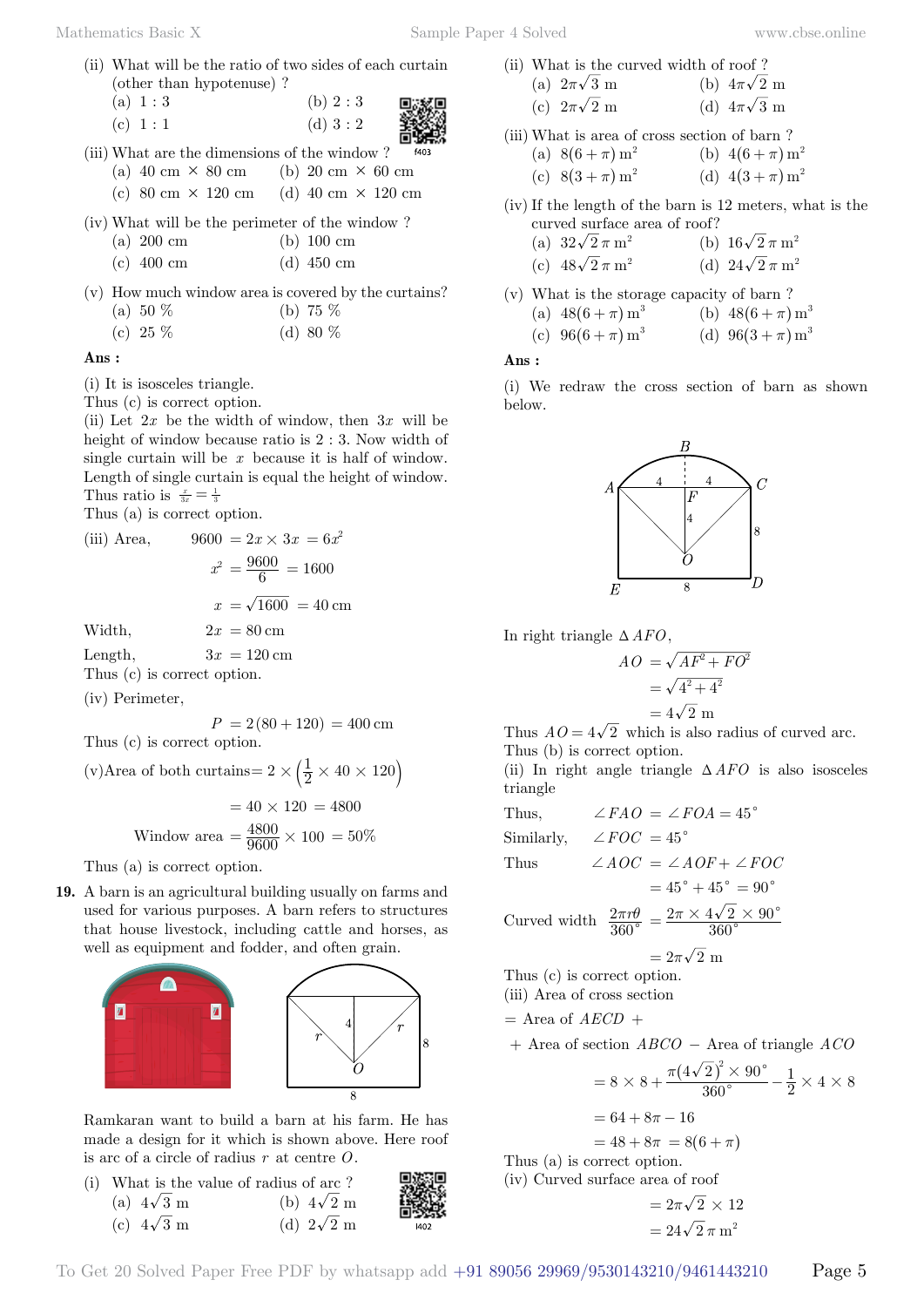Mathematics Basic X Sample Paper 4 Solved www.cbse.online

Thus (d) is correct option.

(v) Storage capacity of barn,

$$
= \text{Cross section area} \times \text{Length}
$$

$$
= 8(6+\pi) \times 12
$$

$$
=96(6+\pi)\,\mathrm{m}^3
$$

Thus (c) is correct option.

**20.** Amul, is an Indian dairy cooperative society, based at Anand in the Gujarat. Formed in 1946, it is a cooperative brand managed by a cooperative body, the Gujarat Co-operative Milk Marketing Federation Ltd. (GCMMF), which today is jointly owned by 36 lakh (3.6 million) milk producers in Gujarat. Amul spurred India's White Revolution, which made the country the world's largest producer of milk and milk products.



Survey manager of Amul dairy has recorded monthly expenditures on milk in 100 families of a housing society. This is given in the following frequency distribution :

| Monthly expenditure (in Rs.) | Number of families |
|------------------------------|--------------------|
| $0 - 175$                    | 10                 |
| 175-350                      | 14                 |
| 350-525                      | 15                 |
| 525-700                      | $\mathcal{X}$      |
| 700-875                      | 28                 |
| 875-1050                     | 7                  |
| 1050-1225                    | 5                  |

(i) How many families spend between Rs 350- 700 on milk ?

| (a) 21 | (b) 38   |
|--------|----------|
| (c) 17 | $(d)$ 36 |

(ii) What is the upper limit of median class ? (a) 1225 (b) 875

| (c) 1050 |  |  | $(d)$ 700 |
|----------|--|--|-----------|
|----------|--|--|-----------|

(iii) What is the median expenditure on milk?<br>(a)  $601.4$  (b)  $636.5$ (b) 636.5

| $\alpha$ , $\alpha$ , $\alpha$ | $(v)$ voo.  |
|--------------------------------|-------------|
| $(c)$ 616.6                    | (d) $624.5$ |

(iv) What is the lower limit of model class ? (a) 1225 (b) 875

(c) 
$$
1050
$$
 (d) 700

(v) What is the model expenditure on milk?  
\n(a) 
$$
734.25
$$
  
\n(b)  $743.75$   
\n(c)  $801.25$   
\n(d)  $820.25$ 

# **Ans :**

(i) Since number of families is 100,  

$$
10 + 14 + 15 + x + 28 + 7 + 5 = 10
$$

$$
-15 + x + 28 + 7 + 5 = 100
$$

$$
79 \pm x = 100
$$

$$
x = 100 - 79 = 21
$$

Thus  $15 + 21 = 36$  families spend between Rs 350-700 on milk.

Thus (d) is correct option.

(ii) We prepare following cumulative frequency table to find median class.

| C.I.      |                           | c.f. |
|-----------|---------------------------|------|
| $0 - 175$ | 10                        | 10   |
| 157-350   | 14                        | 24   |
| 350-525   | 15                        | 39   |
| 525-700   | 21                        | 60   |
| 700-875   | 28                        | 88   |
| 875-1050  | 7                         | 95   |
| 1050-1225 | 5                         | 100  |
|           | $N\,{=}\,100$             |      |
|           | $\mathbf{A}$ $\mathbf{L}$ |      |

We have  $N = 100$ ;  $\frac{N}{2} = 50$ <br>Cumulative frequency just greater than  $\frac{N}{2}$  is 60 and the corresponding class is 525-700. Thus median class is 525-700 and upper limit is 700. Thus (d) is correct option.

(iii) Median, 
$$
M_d = l + \left(\frac{\frac{N}{2} - F}{f}\right)h
$$

$$
= 525 + \frac{50 - 39}{21} \times 175
$$

$$
= 525 + \frac{11}{21} \times 175
$$

$$
= 525 + 91.6 = 616.6
$$

Thus (d) is correct option.

 $(iv)$  Class 700-875 has the maximum frequency 28, therefore this is model class and lower limit is 700. Thus (d) is correct option.

(v) Here  $l = 700$ ,  $f_0 = 21$ ,  $f_1 = 28$   $f_2 = 7$ ,  $h = 175$ 

 $n403$ 

Mode,  
\n
$$
M_o = l + h \left( \frac{f_i - f_b}{2f_i - f_b - f_b} \right)
$$
\n
$$
= 700 + \left( \frac{28 - 21}{2 \times 28 - 21 - 7} \right) \times 175
$$
\n
$$
= 700 + \frac{7}{28} \times 175
$$

$$
= 700 + 43.75 = 743.75
$$

Thus (b) is correct option.

# **Part - B**

**All questions are compulsory. In case of internal choices, attempt anyone.**

**21.** Given that HCF  $(306, 1314) = 18$ . Find LCM  $(306, 1314).$  [2]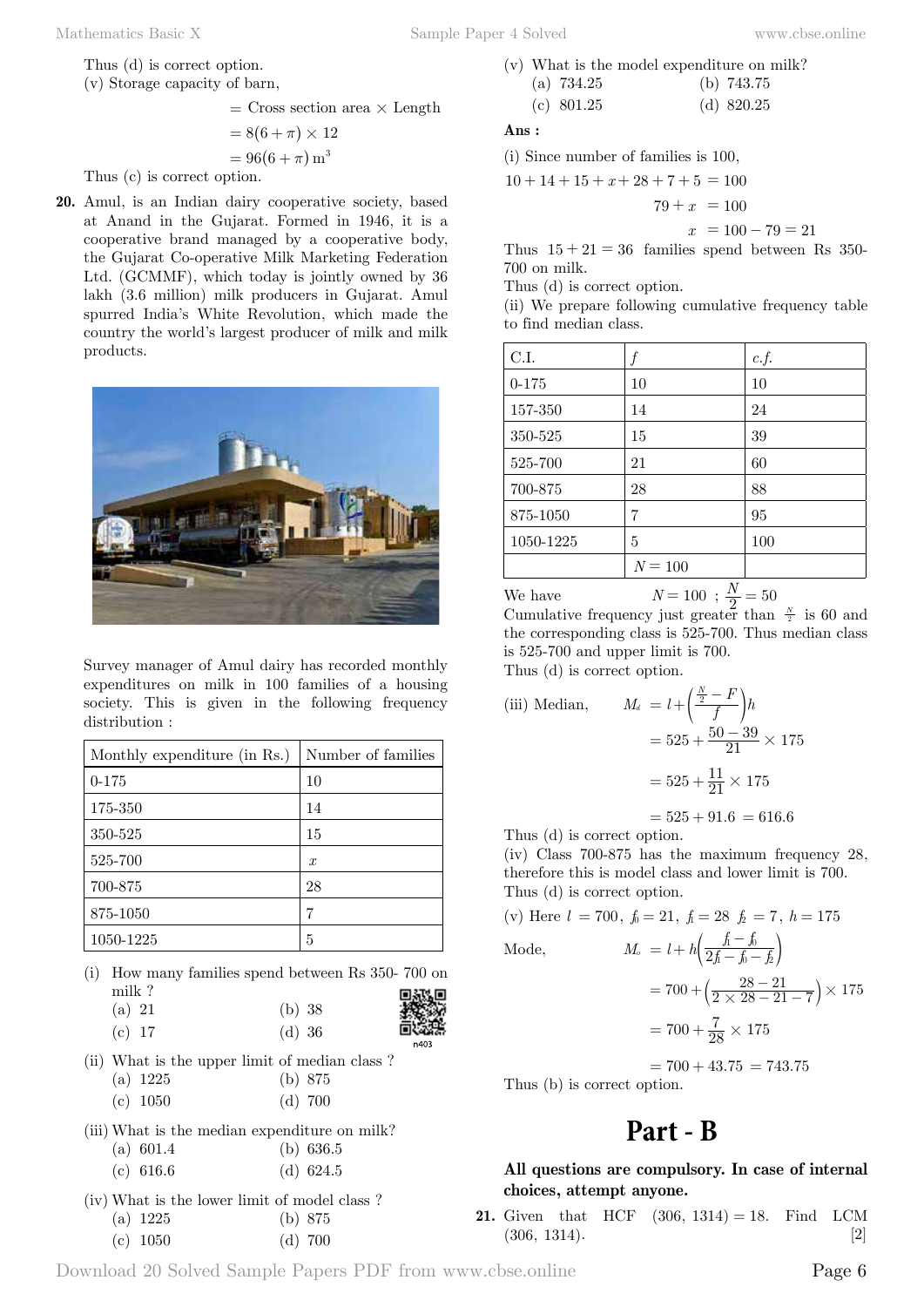We have HCF 
$$
(306, 1314) = 18
$$

$$
LCM (306, 1314) = ?
$$



[Board Term-1 2013]

Let  $a = 306$  and  $b = 1314$ , then we have

$$
LCM(a, b) \times HCF(a, b) = a \times b
$$

Substituting values we have

$$
LCM(a, b) \times 18 = 306 \times 1314
$$

$$
LCM(a, b) = \frac{306 \times 1314}{18}
$$

LCM  $(306, 1314) = 22,338$ 

# **o**

Check whether  $(15)^n$  can end with digit 0 for any  $n \in N$ . [2]

$$
Ans: \qquad \qquad [\text{Board Term-1 2012}]
$$

If the number  $(15)^n$ , for any *n*, were to end with the digit zero, then it would be divisible by 5 and 2.

That is, the prime factorization of  $(15)^n$ would contain the prime 5 and 2. This is not possible because the only prime in the factorization of  $(15)^n = (3 \times 5)^n$  are 3 and 5. The uniqueness of the Fundamental Theorem of Arithmetic guarantees that there are no other primes in the factorization of  $(15)^n$ . Since there is no prime factor 2,  $(15)^n$  cannot end with the digit zero.

**22.** For what value of  $k$ , the pair of linear equations  $kx - 4y = 3$ ,  $6x - 12y = 9$  has an infinite number of solutions ?

| Ans:    |                               | [Board Term-1 2012] |
|---------|-------------------------------|---------------------|
| We have | $kx-4y-3=0$                   |                     |
| and     | $6x-12y-9=0$                  | c110                |
| where,  | $a_1 = k, b_1 = 4, c_1 = -3$  |                     |
|         | $a_2 = 6, b_2 = -12, c_2 - 9$ |                     |

Condition for infinite solutions:

$$
\frac{a_1}{a_2} = \frac{b_1}{b_2} = \frac{c_1}{c_2}
$$

$$
\frac{k}{6} = \frac{-4}{-12} = \frac{3}{9}
$$

Hence,  $k = 2$ 

$$
\overline{\text{or}}
$$

For what value of k,  $2x+3y=4$  and  $(k + 2)x + 6y = 3k + 2$  will have infinitely many solutions ?

# **Ans :** [Board Term-1 2012]

We have  $2x + 3y - 4 = 0$ and  $(k + 2)x + 6y - (3k + 2) = 0$ Here  $a_1 = 2, b_1 = 3, c_1 = -4$ and  $a_2 = k + 2, b_2 = 6, c_3 = -(3k + 2)$ For infinitely many solutions

or,  

$$
\frac{a_1}{a_2} = \frac{b_1}{b_2} = \frac{c_1}{c_2}
$$

$$
\frac{2}{k+2} = \frac{3}{6} = \frac{4}{3k+2}
$$

From 
$$
\frac{2}{k+2} = \frac{3}{6}
$$
 we have  
\n $3(k+2) = 2 \times 6 \Rightarrow (k+2) = 4 \Rightarrow k = 2$   
\nFrom  $\frac{3}{6} = \frac{4}{3k+2}$  we have  
\n $3(3k+2) = 4 \times 6 \Rightarrow (3k+2) = 8 \Rightarrow k = 2$   
\nThus  $k = 2$ 

**23.** Prove that the point  $(3,0)$ ,  $(6,4)$  and  $(-1,3)$  are the vertices of a right angled isosceles triangle.

 **Ans :** [Board Term-2 OD 2016]

We have  $A(3,0), B(6,4)$  and  $C(-1, 3)$ Now  $AB^2 = (3-6)^2 + (0-4)^2$  $= 9 + 16 = 25$  $BC<sup>2</sup> = (6 + 1)<sup>2</sup> + (4 - 3)<sup>2</sup>$  $= 49 + 1 = 50$ 

$$
CA2 = (-1-3)2 + (3-0)2
$$
  
= 16 + 9 = 25

$$
AB^2 = CA^2 \text{ or, } AB = CA
$$

Hence triangle is isosceles.



Also,  $25 + 25 = 50$ 

or, 
$$
AB^2 + CA^2 = BC^2
$$

Since Pythagoras theorem is verified, therefore triangle is a right angled triangle.

**24.** If  $\cos(A - B) = \frac{\sqrt{3}}{2}$  and  $\sin(A + B) = \frac{\sqrt{3}}{2}$ , find  $\sin A$ and *B*, where  $(A + B)$  and  $(A - B)$  are acute angles. **Ans :** [Board Term-1 2012]

We have 
$$
\cos(A - B) = \frac{\sqrt{3}}{2} = \cos 30^{\circ}
$$
  
\n $A - B = 30^{\circ}$  ...(1)  
\nAlso  $\sin(A + B) = \frac{\sqrt{3}}{2} = \sin 60^{\circ}$ 

$$
A + B = 60^{\circ}
$$
...(2)

Adding equations (1) and (2), we obtain,

$$
2A = 90^{\circ}
$$
  

$$
A = 45^{\circ}
$$

Substituting this value of *A* in equation (1), h123 we get  $B = 15^{\circ}$ 

**25.** From a point *P* on the ground the angle of elevation of the top of a 10 m tall building is  $30^\circ$ . *A* flag is hoisted at the top the of the building and the angle of elevation of the length of the flagstaff from *P* is 45<sup>°</sup>. Find the length of the flagstaff and distance of building from point *P*. [Take  $\sqrt{3} = 1.732$ ]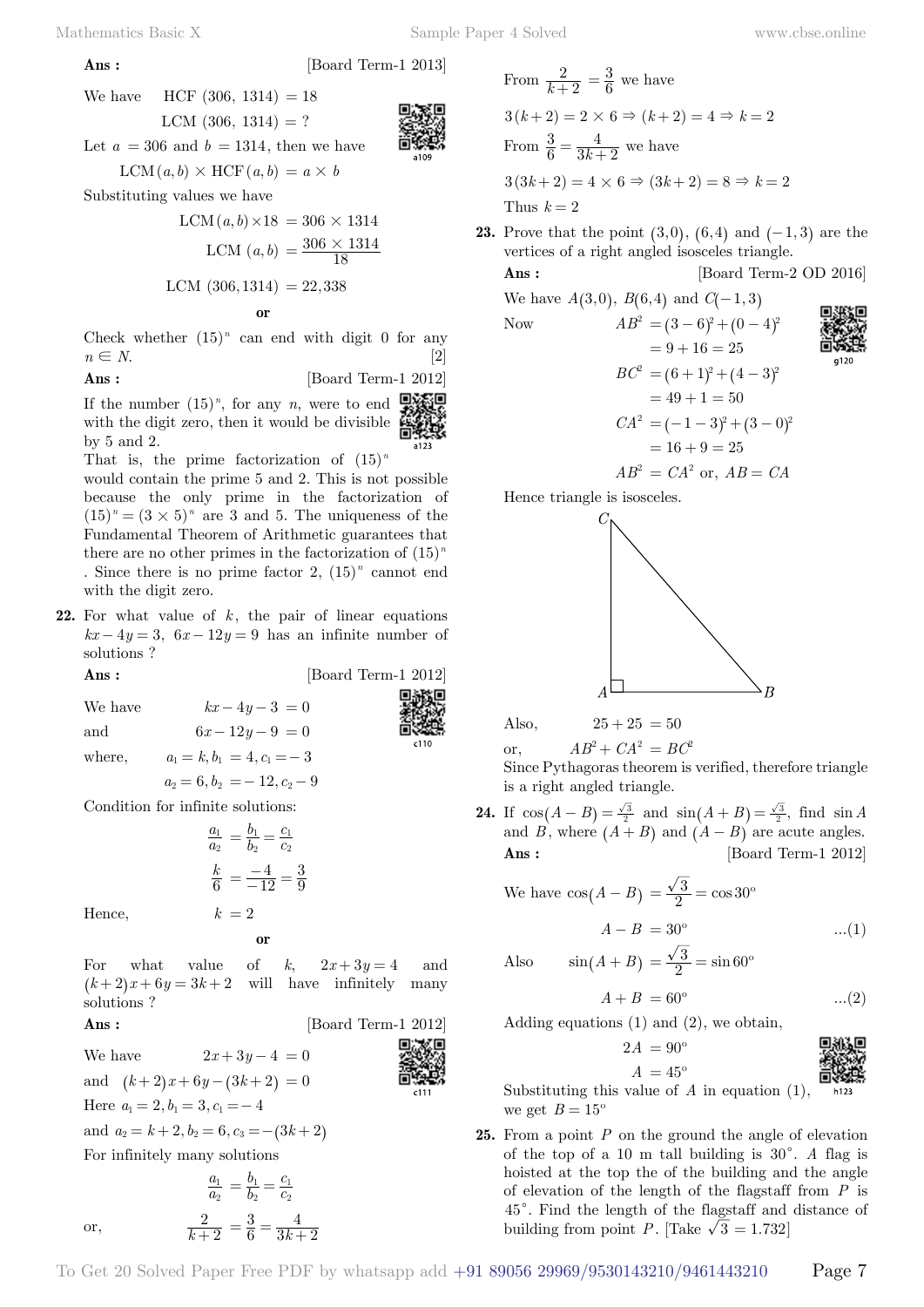**Ans :** [Board Term-2 2011, Delhi 2012, 2013]

Let height of flagstaff be  $BD = x$ . As per given in question we have drawn figure below.



$$
\tan 30^{\circ} = \frac{AB}{AP}
$$

$$
\frac{1}{\sqrt{3}} = \frac{10}{AP}
$$

$$
AP = 10\sqrt{3}
$$

Distance of the building from *P*,

Now  $\tan 45^\circ = \frac{AD}{AP}$ 

$$
1 = \frac{10 + x}{17.32}
$$

$$
x = 17.32 - 10.00 = 7.32
$$
 m

 $= 10 \times 1.732 = 17.32$  m

Hence, length of flagstaff is 7.32 m.

**26.** The mode of the following frequency distribution is 36. Find the missing frequency *f* .

| Class     | 10 | 20 | $10 - 20 - 30 - 40 - 50 - 60$<br>30 | 40 | 50  | 60 |  |
|-----------|----|----|-------------------------------------|----|-----|----|--|
| Frequency |    | 10 |                                     | 16 | 1 ດ |    |  |

**Ans :** [Board 2020 OD Basic]

Mode is 36 which lies in class 30-40, therefore this is model class.

Here,  $f_0 = f$ ,  $f_2 = 16$ ,  $f_3 = 12$ ,  $l = 30$  and  $h = 10$ 

Mode,  
\n
$$
M_o = l + \left(\frac{f_i - f_b}{2f_i - f_b - f_c}\right)h
$$
\n
$$
36 = 30 + \frac{16 - f}{2 \times 16 - f - 12} \times 10
$$
\n
$$
6 = \frac{16 - f}{20 - f} \times 10
$$



Thus (d) is correct option.

**27.** Prove that  $2+5\sqrt{3}$  is an irrational number, given that  $\sqrt{3}$  is an irrational number. [3] **Ans :** [Board 2019 OD]

 $120 - 6f = 160 - 10f$ 

Assume that  $2 + 5\sqrt{3}$  is a rational number. Therefore, we can write it in the form of  $\frac{p}{q}$  where *p* and *q* are co-prime integers and  $q \neq 0$ .

 $4f = 40 \Rightarrow f = 10$ 

$$
2 + 5\sqrt{3} = \frac{p}{q}, \quad q \neq 0
$$

$$
5\sqrt{3} = \frac{p}{q} - 2
$$

$$
5\sqrt{3} = \frac{p - 2q}{q}
$$

$$
\sqrt{3} = \frac{p - 2q}{5q}
$$

Here  $\sqrt{3}$  is irrational and  $\frac{p-2q}{5q}$  is rational because *p* and *q* are co-prime integers. But rational number cannot be equal to an irrational number. Hence  $2 + 5\sqrt{3}$  is an irrational number.

 **o**

Write the smallest number which is divisible by both 306 and 657.

**Ans :** [Board 2019 OD]

The smallest number that is divisible by two numbers is obtained by finding the LCM of these numbers Here, the given numbers are 306 and 657.

$$
306 = 6 \times 51 = 3 \times 2 \times 3 \times 17
$$

$$
657 = 9 \times 73 = 3 \times 3 \times 73
$$

Hence, the smallest number which is divisible by 306 and 657 is 22338.

**28.** The Present age of the father is twice the sum of the ages of his 2 children. After 20 years, his age will be equal to the sum of the ages of his children. Find the age of the father.

$$
Ans: \qquad \qquad [\text{Board Term-1 2012, Set-39}]
$$

Let the sum of the ages of the 2 children be *x* and the age of the father be *y* years.

2*x y* - = 0 ...(1)

and  $20 + y = x + 40$ 

 $Now$ 

$$
x - y = -20 \tag{2}
$$

Subtracting  $(2)$  from  $(1)$ , we get

$$
x = 20
$$
  
From(1),  $y = 2x = 2 \times 20 = 40$ 



Hence, the age of the father is 40 years.

**29.** Determine an AP whose third term is 9 and when fifth term is subtracted from 8*th* term, we get 6.

$$
Ans : \qquad \qquad [\text{Board Term-2 2015}]
$$

Let the first term be *a* , common difference be *d* and *n*th term be  $a_n$ .

We have  $a_3 = 9$  $a + 2d = 9$  ...(1) and  $a_8 - a_5 = 6$  $(a + 7d) - (a + 4d) = 6$  $3d = 6$  $d = 2$ 

Substituting this value of *d* in (1), we get

$$
a + 2(2) = 9
$$
  

$$
a = 5
$$

So, AP is 5, 7, 9, 11, ...

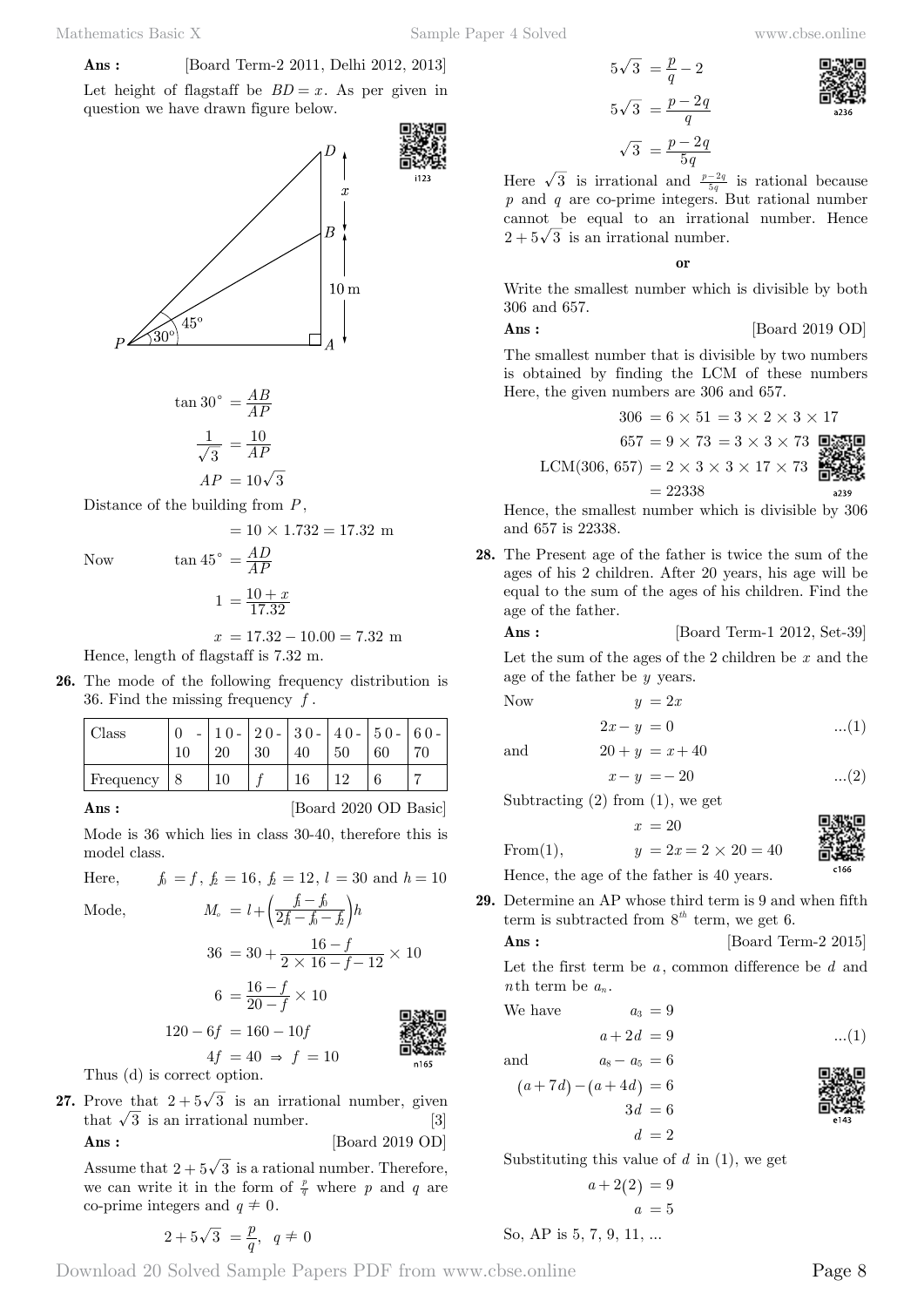**30.** Find the ratio in which the line segment joining the points  $A(3, -3)$  and  $B(-2, 7)$  is divided by *x* -axis. Also find the co-ordinates of point of division.

**Ans :** [Board Term-2 Delhi 2014]

We know that *y* co-ordinate of any point on the  $x$ axis will be zero. Let  $(x, 0)$  be point on  $x$  axis which cut the line. As per question, line diagram is shown below.

$$
\begin{array}{ccc}\n & k & P & 1 \\
(3,-3) & & (x,0) & (2,-4)\n\end{array}
$$

Let the ratio be *k* :1. Using section formula for *y* coordinate we have



Using section formula for *x* co-ordinate we have

$$
x = \frac{1(3) + k(-2)}{1 + k} = \frac{3 - 2 \times \frac{3}{7}}{1 + \frac{3}{7}} = \frac{3}{2}
$$

Thus co-ordinates of point are  $(\frac{3}{2}, 0)$ .

**31.** Draw two concentric circles of radii 2 cm and 5 cm. Take a point P on the outer circle and construct a pair of tangents *PA* and *PB* to the smaller circle. Measure *PA*.

**Ans :** [Board 2019 OD Standard]

- 1. Draw a circle with centre *O* and radius 2 cm.
- 2. Draw another circle with centre *O* and radius 5 cm.
- 3. Take a point *P* on outer circle and join *OP*.
- 4. Draw perpendicular bisector of *OP* which intersect *OP* at *M* .
- 5. Draw a circle with centre *M* which intersects inner circle at points *A* and *B* .
- 6. Join *AP* and *BP*. Thus *AP* and *BP* are required tangents.



 $PA = \sqrt{5^2 - 2^2}$  $=\sqrt{21} = 4.6 \text{ cm}$ 

**32.** A tent is in the shape of cylinder surmounted by a conical top of same diameter. If the height and diameter of cylindrical part are 2.1 m and 3 m respectively and the slant height of conical part is 2.8 m, find the cost of canvas needed to make the tent if the canvas is available at the rate of Rs.500 per square meter. Use  $\pi = \frac{22}{7}$ .



Area of canvas required will be surface area of tent.

 $= \pi r l + 2\pi r h = \pi r (l + 2h)$ 

 $= C.S.A$  of cone  $+ C.S.A$  of cylinder.

 $=\frac{22}{7} \times \frac{3}{2} (2.8 + 2 \times 2.1)$ 

Radius of cylinder = radius of cone =  $\frac{3}{2}$  m

Thus  $\pi r (l + 2h) = \frac{22}{7} \times \frac{3}{2} (2.8 + 2 \times 2.$ 

 $=\frac{33}{7} \times 7 = 33$  m<sup>2</sup>



diamonds are well shuffled. One card is picked up

(i) Find the probability that the drawn card is Queen.

Total Cost =  $33 \times 500 = 16{,}500Rs$ 

- (ii) If Queen is put aside, then find the probability
- that the second card drawn is an ace. **Ans :** [Board Term-2 2014]

**33.** Five cards, ten, Jack, Queen, King and Ace of

 $\frac{1}{5}$ 

We have 5 cards and thus there are 5 possible outcomes.

$$
n(S) = 5
$$

(i) drawn card is queen

No. of favourable outcomes,

$$
n(E_1)=1
$$

$$
P(\text{queen}), \qquad P(E_1) = \frac{n(E_1)}{n(S)} = \frac{1}{5}
$$

(ii) second card drawn is an ace

Since, queen was kept, number of all possible outcomes

$$
n(S) = 5 - 1 = 4
$$
  
Number of favourable outcomes

$$
n(E_2) = 1
$$
  

$$
P(\text{second card drawn is an ace}),
$$

$$
P(E_2) = \frac{n(E_2)}{n(S)} = \frac{1}{4}
$$



**Ans :** [Board Term-2 OD 2016]

Height of cylinder  $= 2.1$  m

Slant height of cone  $= 2.8$  m

Surface area of tent,

from them.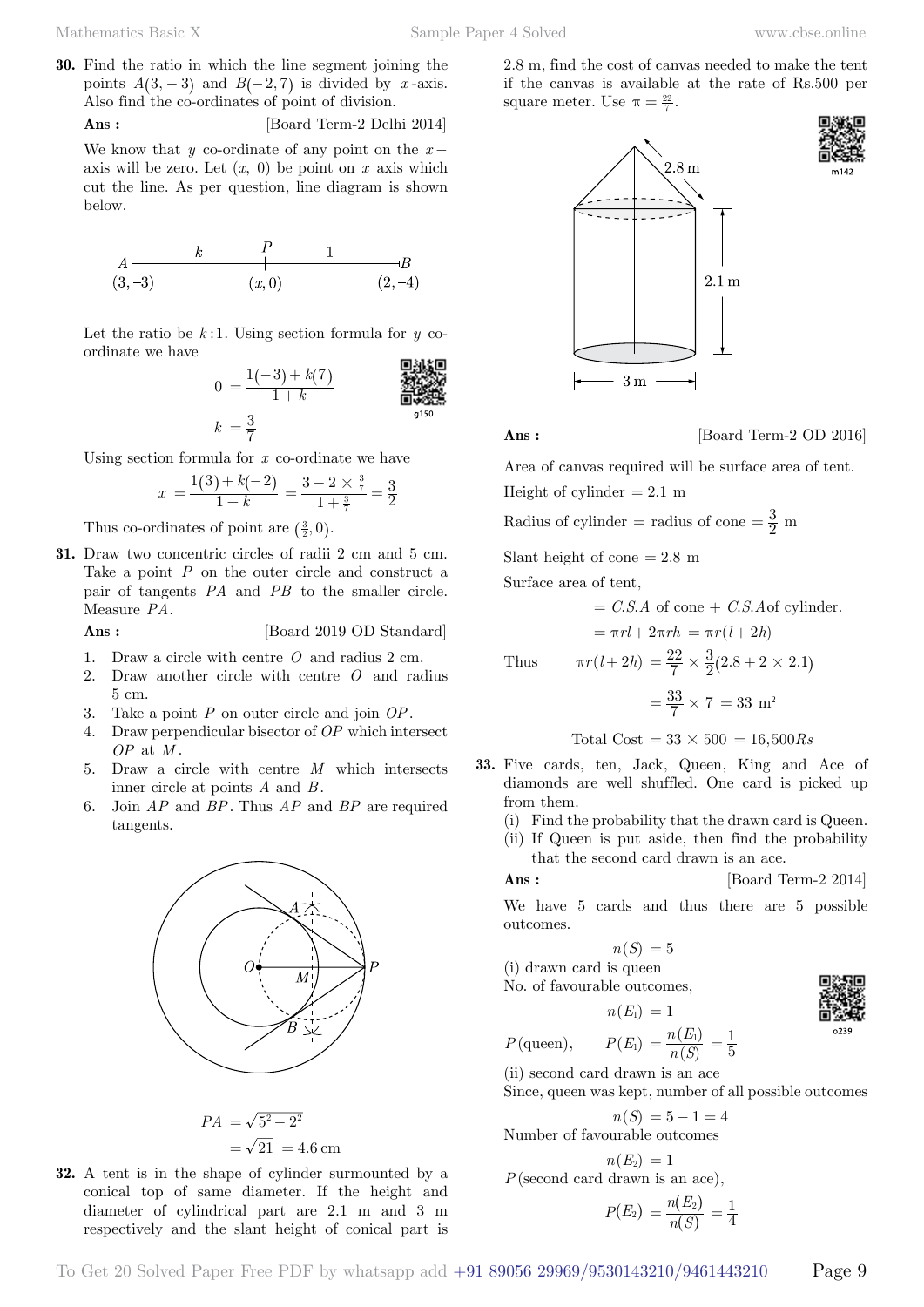**o**

A box contains cards, number 1 to 90. A card is drawn at random from the box. Find the probability that the selected card bears a :

(i) Two digit number.

(ii) Perfect square number

 **Ans :** [Board Term-2 Delhi Compt. 2017]

We have 90 cards and thus there are 90 possible outcomes.

 $n(S) = 90$ 

(i) No. of cards having 2 digit number  $90 - 9 = 81$ . Number of favourable outcomes,

$$
n(E_1) = 81
$$
  
*P*(selected card bears two digit number)

$$
P(E_1) = \frac{n(E_1)}{n(S)} = \frac{81}{90} = \frac{9}{10}
$$

(ii) Perfect square number between 1 to 90 are 1, 4, 9,

16, 25, 36, 49, 64 and 81 i.e. 9 numbers.

No. of favourable outcomes,

$$
n(E_2) = 9
$$
  
 $P$ (perfect square numbers)

$$
P(E_2) = \frac{n(E_2)}{n(S)} = \frac{9}{90} = \frac{1}{10}
$$

**34.** If  $\alpha$  and  $\beta$  are zeroes of the polynomial  $p(x) = 6x^2 - 5x + k$  such that  $\alpha - \beta = \frac{1}{6}$ , Find the value of *k*.

$$
\mathbf{Ans}:
$$

We have  $p(x) = 6x^2 - 5x + k$ 

Since  $\alpha$  and  $\beta$  are zeroes of

$$
p(x) = 6x^2 - 5x + k,
$$

[Board 2007]

 $0241$ 

Sum of zeroes,  $\alpha + \beta = -\left(\frac{-5}{6}\right)$  $=-\left(\frac{-5}{6}\right)=\frac{5}{6}$  ...(1)

Product of zeroes  $\alpha\beta = \frac{k}{6}$  ...(2)

Given 
$$
\alpha - \beta = \frac{1}{6}
$$
 ...(3)

Solving (1) and (3) we get  $\alpha = \frac{1}{2}$  and  $\beta = \frac{1}{3}$  and substituting the values of (2) we have

$$
\alpha\beta = \frac{k}{6} = \frac{1}{2} \times \frac{1}{3}
$$

Hence,  $k = 1$ .

 **o**

If  $\beta$  and  $\frac{1}{\beta}$  are zeroes of the polynomial  $(a^2 + a)x^2 + 61x + 6a$ . Find the value of β and α.  **Ans :**

We have  $p(x) = (a^2 + a)x^2 + 61x + 6$ Since  $\beta$  and  $\frac{1}{\beta}$  are the zeroes of polynomial,  $p(x)$ 

> $^{2}+1$ β  $\beta^2 +$

 $=\frac{6}{a+1}$ 

Sum of zeroes,

or,

Product of zeroes  $\beta \frac{1}{\beta} = \frac{6a}{a^2 + a}$ 

or, 1

$$
a+1 = 6
$$
  

$$
a = 5
$$

Substituting this value of *a* in (1) we get

$$
\frac{\beta^2 + 1}{\beta} = \frac{-61}{5^2 + 5} = -\frac{61}{30}
$$

$$
30\beta^2 + 30 = -61\beta
$$

 $30\beta^2 + 61\beta + 30 = 0$ 

Now  
\n
$$
\beta \frac{-61 \pm \sqrt{(-61)^2 - 4 \times 30 \times 30}}{2 \times 30}
$$
\n
$$
= \frac{-61 \pm \sqrt{3721 - 3600}}{60}
$$
\n
$$
\frac{-61 \mp 11}{60}
$$

 $- 61 \pm \sqrt{(-61)^2 - 4 \times 30 \times}$ 

Thus 
$$
\beta = \frac{-5}{6}
$$
 or  $\frac{-6}{5}$   
Hence,  $\alpha = 5, \beta = \frac{-5}{6}, \frac{-6}{5}$ 

**35.** In Figure ,  $\angle ACB = 90^{\circ}$  and  $CD \perp AB$ , prove that  $CD^2 = BD \times AD$ .



**Ans :** [Board 2019 Delhi]

In  $\triangle ACB$  we have

 $\angle ACB = 90^\circ$ and  $CD \perp AB$ Thus  $AB^2 = CA^2 + CB^2$  ...(1) In  $\triangle$  *CAD*,  $\angle$  *ADC* = 90°, thus we have  $CA^2 = CD^2 + AD^2$  ...(2) and in  $\triangle CDB$ ,  $\angle CDB = 90^{\circ}$ , thus we have  $CB^2 = CD^2 + BD^2$  ...(3) Adding equation (2) and (3), we get  $CA^{2} + CB^{2} = 2CD^{2} + AD^{2} + BD^{2}$ Substituting  $AB^2$  from equation (1) we have f254  $AB^2 = 2CD^2 + AD^2 + BD^2$  $AB^2 - AD^2 = BD^2 + 2CD^2$  $(AB + AD)(AB - AD) = BD^2 + 2CD^2$  $(AB + AD)BD - BD^2 = 2CD^2$  $BD[(AB + AD) - BD] = 2CD^2$  $BD[AD + (AB - BD)] = 2CD^2$  $BD[AD + AD] = 2CD^2$  $BD \times 2AD = 2CD^2$ 

 $CD^2 = BD \times AD$  Hence Proved

 $=-\frac{61}{a^2+a}$ 

 $=\frac{-61}{a^2+a}$  ...(1)